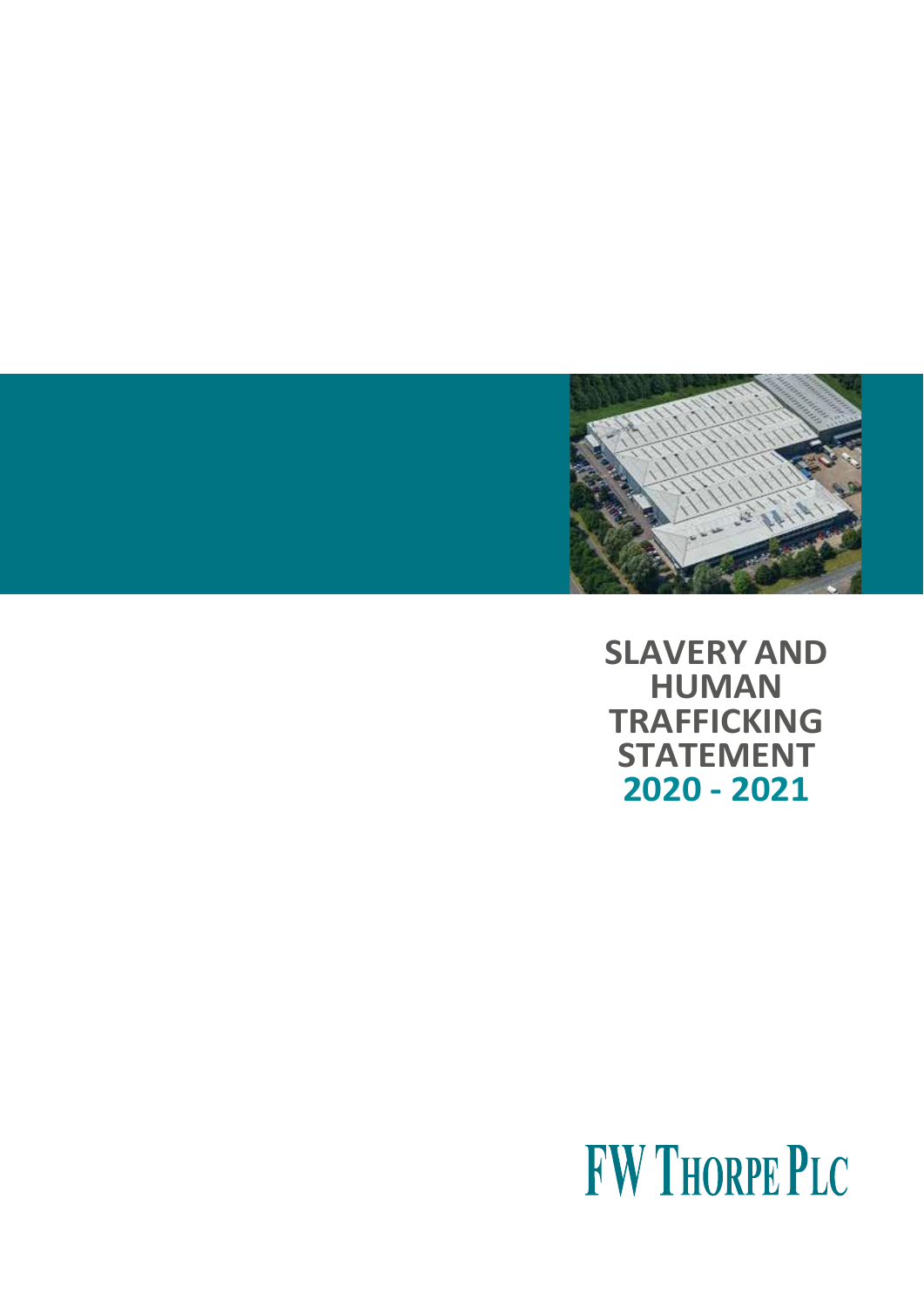## **STATEMENT FROM THE CHAIRMAN**

This statement is made pursuant to Section 54, of the Modern Slavery Act 2015 and sets out the steps the Company has taken, in the period 1 July 2020 to 30 June 2021 (FY21), to ensure that slavery and human trafficking is not taking place in our supply chains or in any part of our business. As a business we are committed to doing all we can to combat slavery and human trafficking. We will update our company policies and procedures and put systems in place which will reflect our zero tolerance approach. We will encourage our suppliers to mirror our values and complement our stance on the issue. We will deliver training to ensure a high level of understanding and promote a company culture where a clear and robust stance against modern day slavery and human trafficking is maintained.

Michael Stlock

*Mike Allcock Chairman and Joint CEO - FW Thorpe Plc*

#### **ORGANISATION STRUCTURE**

FW Thorpe Plc designs, manufactures and supplies professional lighting systems in the building and construction sector. It consists of a number of lighting companies specialising in specific sectors of the lighting market. With the recent acquisition of a Spanish emergency lighting company the Group now has a global annual turnover in excess of £130m and over 800 employees. FW Thorpe Plc sales and manufacturing operations are predominantly based in the UK but operations in the Netherlands and Spain are becoming increasingly important. Sales offices also exist in a few additional locations worldwide. The head office is based in Redditch, where over 400 people are employed and the site contributes £70m to the Group turnover.

#### **OUR BUSINESS**

The production facilities at each of the lighting companies are supported by various departments including; Finance, Purchasing and Materials, Human Resources, Quality, Lighting Design, Design and Technical Engineering, Commissioning. We have robust procedures in place for the vetting of new employees and ensuring that we are able to confirm their identities.

#### **OUR SUPPLY CHAINS**

The FW Thorpe Plc supply chain comprises approximately 100 mainline product suppliers. These companies are based throughout the world and vary considerably, both in terms of size and amount spent with them. All our product suppliers are subject to an approvals process before they are permitted to supply products. Many hold international quality standards and accreditations and are regularly audited both by the issuing authorities and ourselves to ensure ongoing compliance to quality standards and other regulatory requirements.

In addition, we have approximately 500 non-product suppliers, who are predominantly based in the UK. These suppliers are subject to the same due diligence processes as for the product suppliers.

#### **DUE DILIGENCE PROCESSES**

Slavery and forced labour can take many forms, including human trafficking or child labour. We are committed to ensuring that there is no modern slavery or human trafficking in our supply chains or in any part of our business.

We continue to develop our Anti-Slavery Policy to reflect our commitment to acting ethically and with integrity in all our business relationships and review our processes when working with new and existing suppliers. Our processes continue to focus on "face-to-face" supplier contact backed up, where we see increased risk, with suppliers signing up to the FW Thorpe Plc Supplier Code of Contact\*. This clearly states that we will not tolerate forced labour or child labour in our operations or in the supply chain. FW Thorpe Plc Group companies will not continue to purchase goods or services from any supplier that is found to be engaging in human trafficking or using slave labour.

We continually review external media for reports, fines or sanctions against suppliers or countries where slavery incidents have occurred and have a process in place to act on anything that is highlighted. In 2020 for example, we took a number of actions as a result of Operation Fort uncovering a significant number of slavery victims in the UK. We reviewed our own internal recruitment policy and those of our key supplier to ensure that our processes were robust enough and had the capability to identify and query any suspicious activities.

\* Available to view at:

**[www.fwthorpe.co.uk/pdf/fwthorpe-supplier-code-of-conduct.pdf](http://www.fwthorpe.co.uk/pdf/fwthorpe-supplier-code-of-conduct.pdf)**

#### **RISK ASSESSMENT**

As in previous years we continue to build on the framework of supply base risk assessment. This approach considers the business sector the supplier operates in, the size and scope of its business, its geographical location, the length of time the relationship has existed with that supplier, any known issues identified by the procurement team and any measures that our suppliers have implemented to tackle modern slavery in their own supply chains.

To safeguard against human rights abuses in our supply chain the selection of suppliers is prioritised by;

- building long standing relationships, where possible, with local suppliers and making clear our expectations of business behaviour.
- mitigating risk by encouraging sourcing from UK, European or US suppliers as we expect these entities to have suitable anti-slavery and human trafficking policies and processes.
- maintaining contact with a UK/European company or branch, where the supplier is outside the geographical locations stated above, as we would expect them to adopt due diligence on the next link in the chain. For these suppliers a periodic inspection of their premises will be conducted to observe their operations, make clear our expectations of behaviour and ensure compliance with slavery and human trafficking laws.
- assessing the risk of any additional suppliers based on geographical location. This risk assessment is performed with input from external stakeholders, such as the FCO (*Human Rights and Democracy : The 2019 Foreign and Commonwealth Report*, published in July 2020), and the Walk Free Foundation Global Slavery Index. (see fig. 1). Any higher risk suppliers will be asked to sign our Supplier Code of Conduct document, confirming that they, and their supply chains, conform to our Slavery and Human Trafficking policy. A periodic inspection of their premises will be conducted to ensure compliance with slavery and human trafficking laws.
- organisations that have policies to safeguard whistle blowers and encourage the reporting of slavery and forced labour concerns.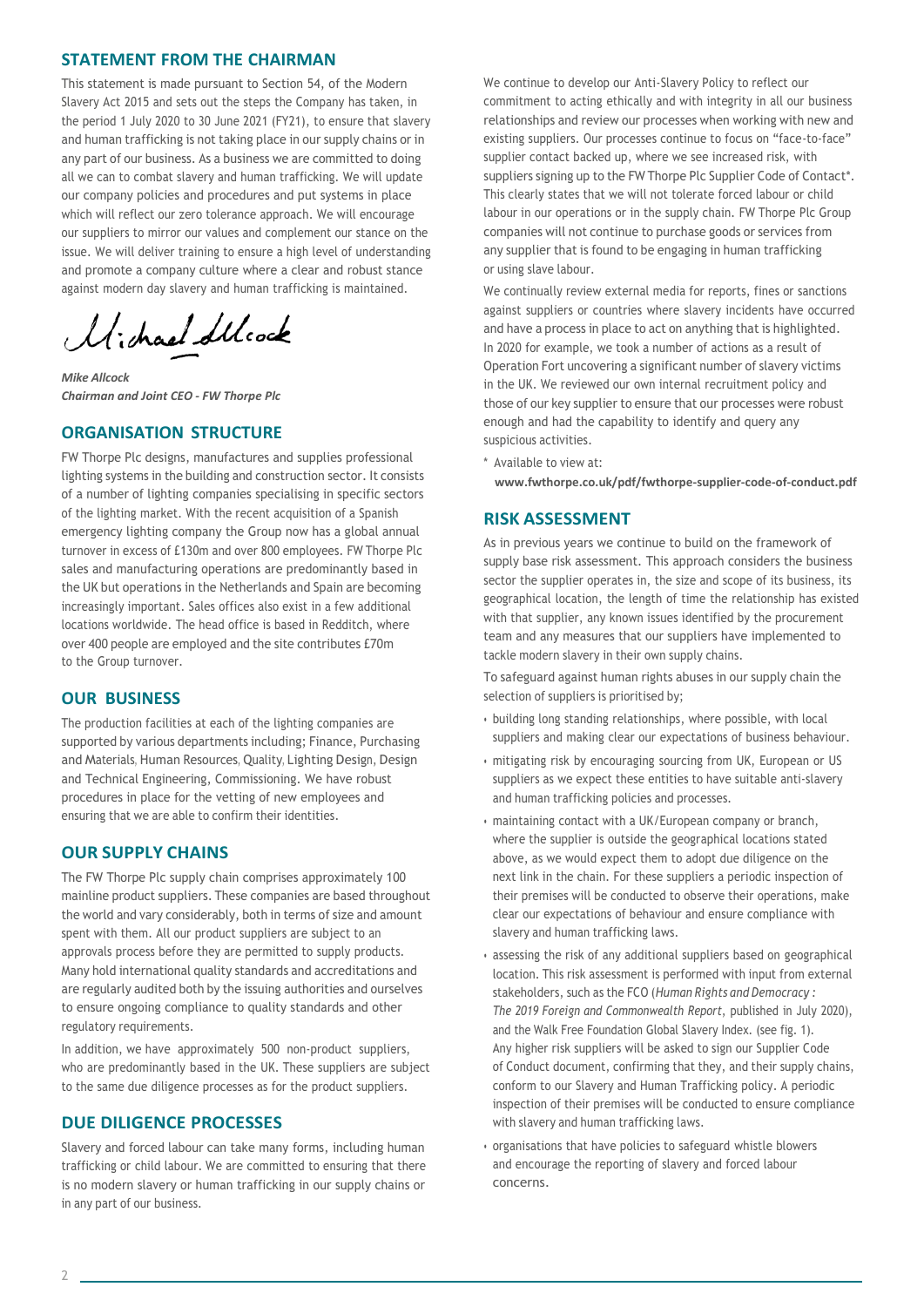# **SUPPLIER ADHERENCE TO OUR VALUES**

We have a zero tolerance stance on slavery and human trafficking. We expect all those in our supply chain and contractors to comply with our values.

We have a cross-functional compliance team which consists of Directors and senior managers from the following departments, Human Resources, Purchasing, Materials Project Management and Design, that will co-ordinate all the necessary activities to ensure FW Thorpe Plc complies with the requirements of the Act.

# **TRAINING**

To ensure a high level of understanding of the risks of modern slavery and trafficking, we provide training to the procurement team and relevant members of our senior management team. Directors and senior managers in the business are also briefed on the subject.

Those employees engaging with new suppliers or suppliers from geographical locations where we see increased risk are actively involved with the Supplier Code of Conduct documentation and have a good understanding of modern slavery risks. Supplier awareness and commitment has recently been reaffirmed by the resigning of Supplier Code of Conduct documents by the Directors of a number of long-standing suppliers.

We continually promote openness and transparency and provide avenues to all our employees and those working on our behalf to raise concerns. A confidential helpline is available for those who may have personal challenges and/or concerns that may affect well-being and/or work performance. We take all allegations of any type of unethical or illegal behaviour very seriously and have personnel trained to deal with all reported concerns sensitively and thoroughly. We carry out independent investigations and take any relevant action.

# fig.1 **HUMAN RIGHTS AND WORKING CONDITIONS** FOCUS COUNTRIES



## **Americas**

Haiti, Columbia and Venezula

## **Asia**

Afghanistan, Bangladesh, Belarus, China, Democratic People's Republic of Korea, Maldives, Mongolia, Myanmar, Russia, Sri Lanka, Turkmenistan

#### **Europe and Middle East**

Bahrain, Iran, Iraq, Israel and the Occupied Territories, Saudi Arabia, Syria, Yemen

## **Africa**

Burundi, Central African Republic, Chad, Democratic Republic of Congo, Republic of the Congo, Egypt, Eritrea, Libya, Mauritania, Rwanda, Somalia, South Sudan, Sudan, Swaziland, Zimbabwe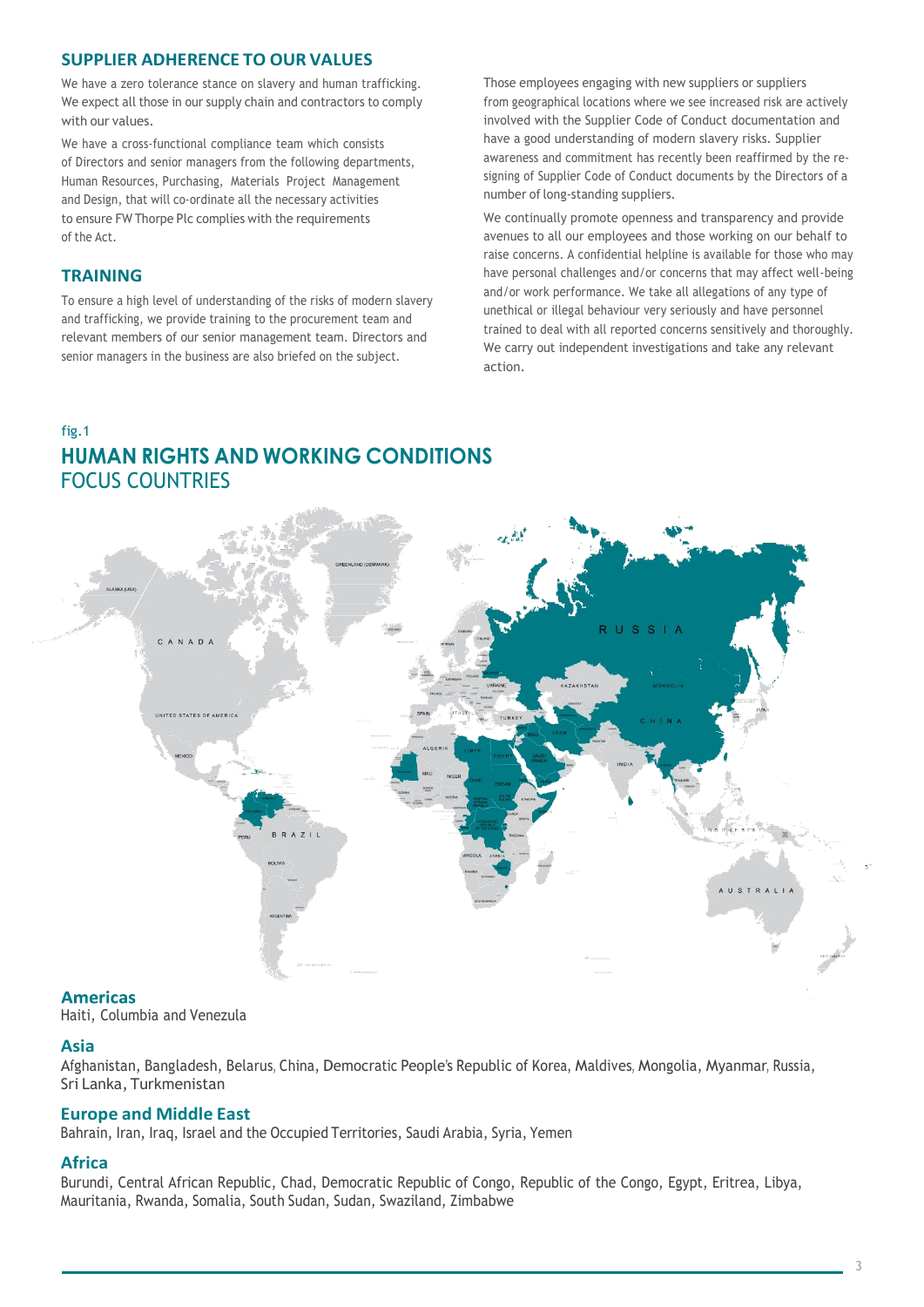## **OUR EFFECTIVENESS IN COMBATING SLAVERY AND HUMANTRAFFICKING**

We will measure how effective we have been in ensuring that slavery and human trafficking is not taking place in any part of our business or supply chains by monitoring and recording;

- the number of employees trained in the Modern Slavery Act 2015.
- the number of suppliers that confirm that their organisations are slavery and human trafficking free.

COVID-19 restrictions had an unprecedented impact throughout FY21 and we were unable to pursue our preferred method of engagement with suppliers by visiting their premises to observe their operations. Consequently, our primary means to make clear our expectations of labour and ethical behaviour and conduct inspections to ensure compliance with slavery and human trafficking laws was severely impeded. To mitigate the restrictions of on-site visits we asked a number of suppliers to review our Supplier Code of Conduct document and reaffirm their compliance. In FY21 we had a total of 35 suppliers that had signed up to the FW Thorpe Supplier Code of Conduct. As COVID-19 restrictions ease we hope to undertake a greater number of supplier visits in FY22.

7 members of the procurement team are specifically trained in the risks of modern slavery and the Modern Slavery Act 2015.

Our FY21 review of suppliers did not identify any high risk suppliers or evidence of any modern slavery non-conformances in the supply chain. Additionally, no employees reported any concerns.

# **PROGRESS ON LAST YEAR'S PLANS**

In last year's statement we stated that our efforts would be concentrated on reinforcing staff awareness on modern slavery issues through increased training for the procurement team and by communicating further information to employees across the company. In FY21 we updated our internal training documents on modern slavery and presented these to the procurement team. To create a greater awareness of modern slavery and human trafficking across the wider business we also communicated key messages to staff via company devices during the year. This was presented in a clear infographic format and provided practical information to help show the warning signs and impact of modern slavery and related issues.

In addition, we said we would review the labour and ethical practices adopted in the countries and industries at most risk of slavery. In response to this we have specifically targeted selected

suppliers, within and external to the UK, to reaffirm their compliance with the FW Thorpe Supplier Code of Conduct and all modern slavery and human trafficking laws.

# **OUR PLANS FOR THE NEXT FINANCIAL YEAR**

We will continue to review the effectiveness of the steps we have taken to ensure there is no slavery or human trafficking in our supply chains by continuously improving our policies, procedures and systems that we have implemented.

Our zero tolerance approach will continue in FY22 with particular focus on organisations;

- operating in countries identified as having a poor record with regard to human rights and working conditions .
- with employees from the top 20 source countries of origin for potential victims of modern slavery identified by the UK's National Referral Mechanism (NRM).

We will also work with all the companies within the enlarged FW Thorpe Group around the world to ensure they understand our;

- zero tolerance policy on slavery and human trafficking within our operations or in the supply chain.
- expectations of behaviour and compliance with all applicable slavery acts and regulations.

Where practical, as COVID-19 restrictions ease, re-engage with suppliers on a face-to-face basis to make clear our expectations of labour and ethical behaviour and conduct inspections to ensure compliance with slavery and human trafficking laws.

# **APPROVAL**

This statement constitutes the FW Thorpe PLC slavery and human trafficking statement for the financial year ending 2020 - 2021. It has been formally approved by the Board of FW Thorpe Plc on the 10th December 2021 and signed on its behalf by Mike Allcock, Chairman and Joint Chief Executive Officer.

Michael Stleock

*Mike Allcock 10th December 2021 Chairman and Joint CEO - FW Thorpe Plc*

#### This statement covers the following FW Thorpe Plc subsidiary companies:

Thorlux Lighting Thorlux Lighting Ireland Thorlux Lighting Deutschland Thorlux Lighting Australia Pty Ltd Thorlux Lighting LLC Philip Payne Ltd

Solite Europe Ltd Portland Lighting Ltd TRT Lighting Ltd Lightronics BV Famostar BV